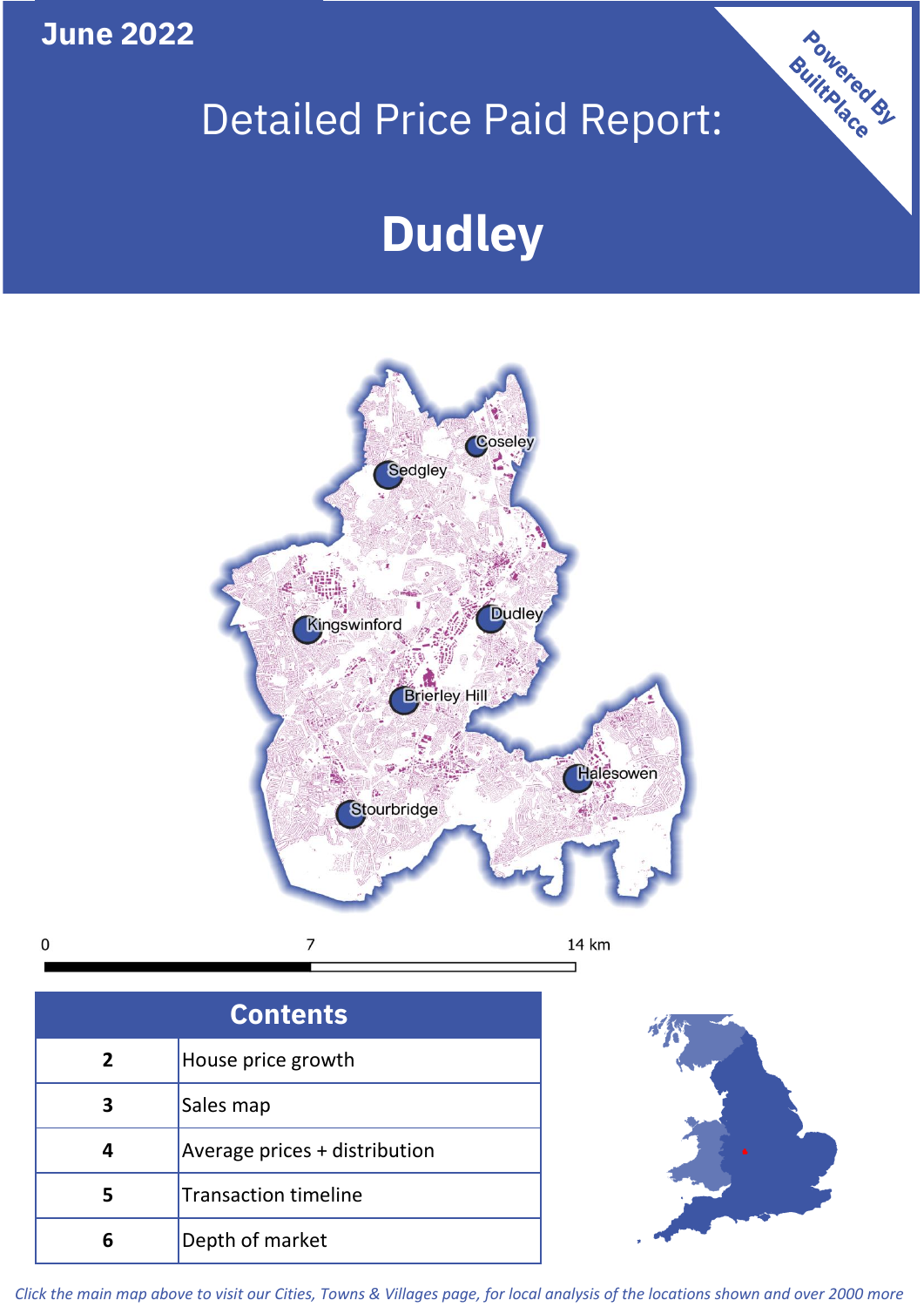## **Headline Data**

|                     | <b>Current level</b> | 3 month | <b>Annual</b> | 5 year | 10 year |
|---------------------|----------------------|---------|---------------|--------|---------|
| <b>House prices</b> | £219,537             | 2.0%    | 9.8%          | 36.6%  | 68.1%   |
| <b>Transactions</b> | 4,486                | $-7.4%$ | 22.9%         | 1.2%   | 44.9%   |

# **House Price Growth (April 2022 data)**

#### *Annual Change in House Prices*



House prices in Dudley grew by 9.8% in the 12 months to April 2022 (based on 3-month smoothed data). By comparison national house prices grew by 10.7% and prices in the West Midlands grew by 10.9% over the same period.

Dudley house prices are now 46.1% above their previous peak in 2007, compared to +45.8% for the West Midlands and +52.9% across England.



#### *Year-To-Date Change in House Prices, December to April*

Local prices have grown by 2.9% in 2022 so far, compared to growth of 3.4% over the same period last year.

#### *Source: OS OpenData; UK House Price Index (Contains HM Land Registry data © Crown copyright)*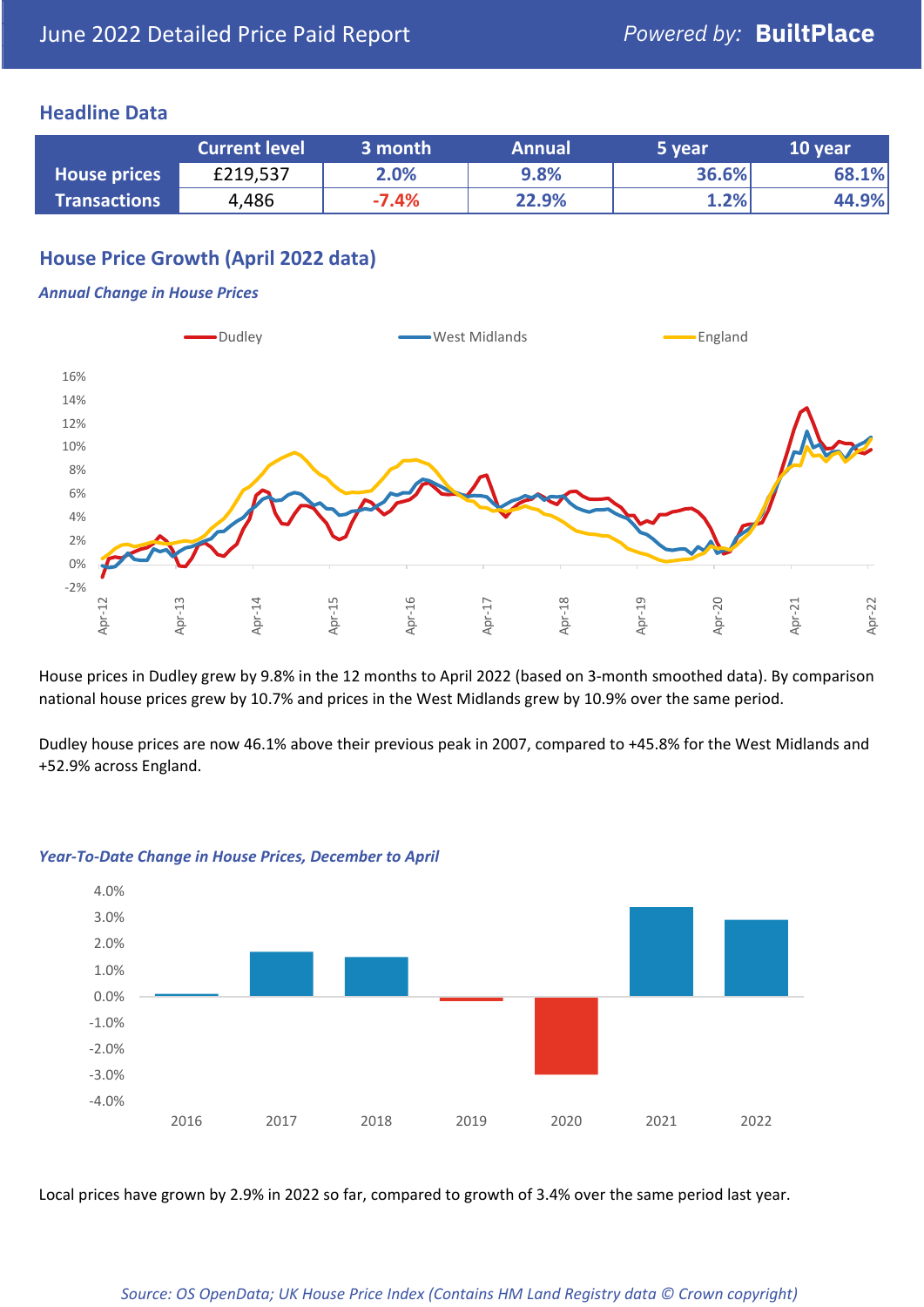# **House Price Map**

#### *12 months to April 2022*



*Each point is one postcode, coloured by the average value relative to all sales in this local authority (price bands are LA-specific quintiles).*

**Map Key**

| Min      | <b>Max</b> |                            |
|----------|------------|----------------------------|
| Up to    | £142,000   | 1st quintile / lowest 20%  |
| £142,000 | £176,000   | 2nd quintile               |
| £176,000 | £217,000   | 3rd quintile               |
| £217,000 | £278,000   | 4th quintile               |
| £278,000 | and over   | 5th quintile / highest 20% |

#### *Source: OS OpenData; UK House Price Index (Contains HM Land Registry data © Crown copyright)*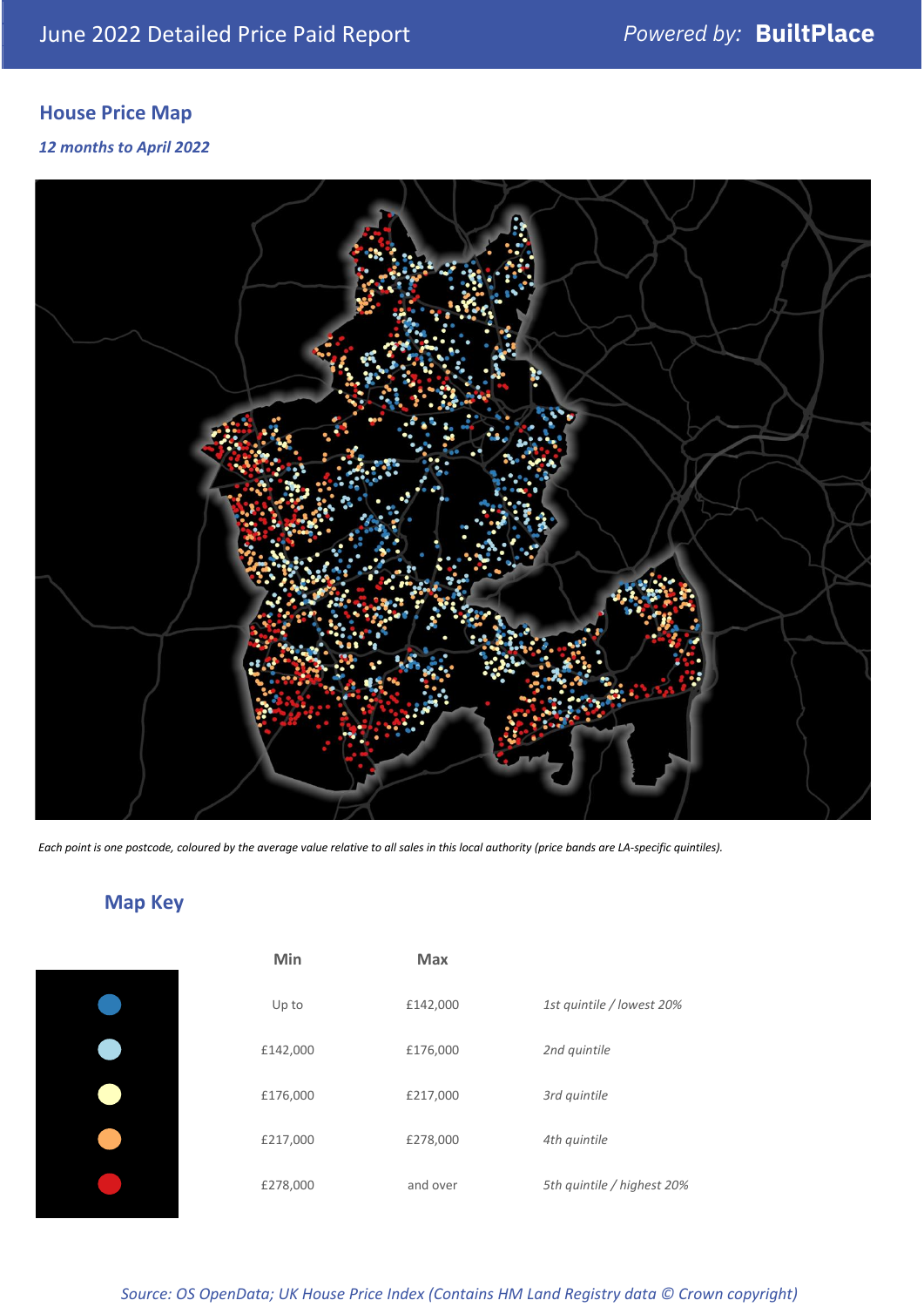# **Average House Price by Property Type**

### *12 months to April 2022*



|                 | <b>New</b> | <b>Second hand</b> |  |  |
|-----------------|------------|--------------------|--|--|
| <b>Flat</b>     | £175,000   | £110,306           |  |  |
| <b>Terraced</b> | £160,181   | £199,527           |  |  |
| Semi-detached   | £218,448   | £209,529           |  |  |
| <b>Detached</b> | £315,719   | £330,941           |  |  |

# **House Price Distribution by Year**

*All properties, by price band and calendar year (2020 = year to date)*

|                    | 1997 | 2002 | 2007 | 2012 | 2017 | 2019 | 2020 |
|--------------------|------|------|------|------|------|------|------|
| <b>Under £100k</b> | 92%  | 68%  | 19%  | 26%  | 16%  | 5%   | 7%   |
| £100-200k          | 8%   | 28%  | 65%  | 59%  | 58%  | 48%  | 45%  |
| E200-300k          | 0%   | 3%   | 12%  | 12%  | 20%  | 31%  | 33%  |
| £300-400k          | 0%   | 0%   | 3%   | 3%   | 5%   | 11%  | 11%  |
| £400-500k          | 0%   | 0%   | 1%   | 0%   | 2%   | 3%   | 3%   |
| <b>£500k-1m</b>    | 0%   | 0%   | 0%   | 0%   | 0%   | 2%   | 2%   |
| £1-2m              | 0%   | 0%   | 0%   | 0%   | 0%   | 0%   | 0%   |
| <b>Over £2m</b>    | 0%   | 0%   | 0%   | 0%   | 0%   | 0%   | 0%   |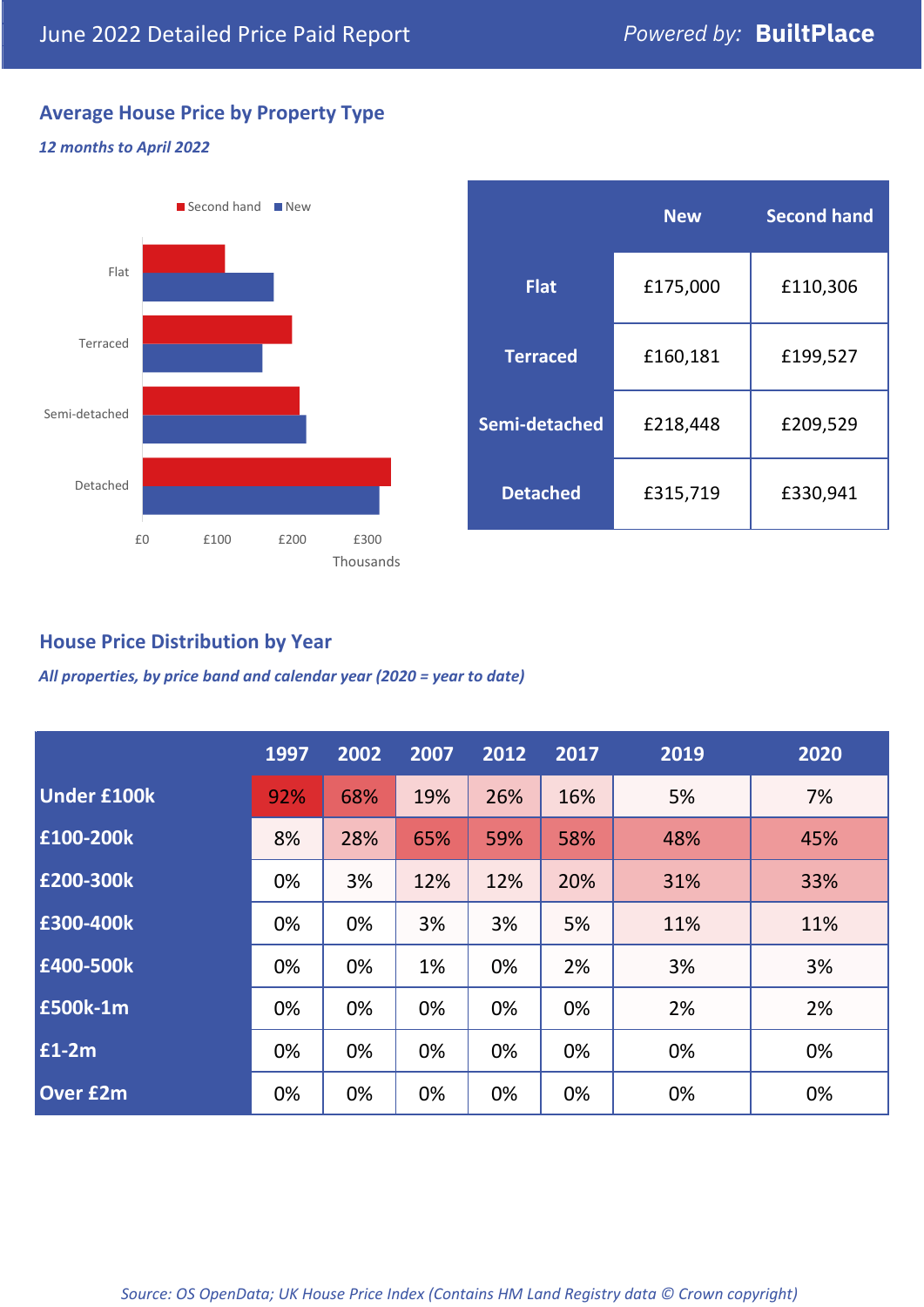# **Transactions (February 2022 data)**

*Annual Transactions, Indexed (2001-05 average = 100)*



There were 4,486 transactions in Dudley during the 12 months to February 2022. This is 87% of the average from 2001- 05 and suggests activity is below pre-downturn levels.

Transactions in Dudley have grown by 8.1% since 2014, compared to changes of -4.1% for West Midlands and -7.7% for England.



#### *Cash and New Build Sales as % of Total, by Year*

*Note: The data on this page EXCLUDES transactions identified as transfers under a power of sale/repossessions, buy-to-lets (where they can be identified by a mortgage), and transfers to non-private individuals - i.e. it comprises only Land Registry 'A' data.*